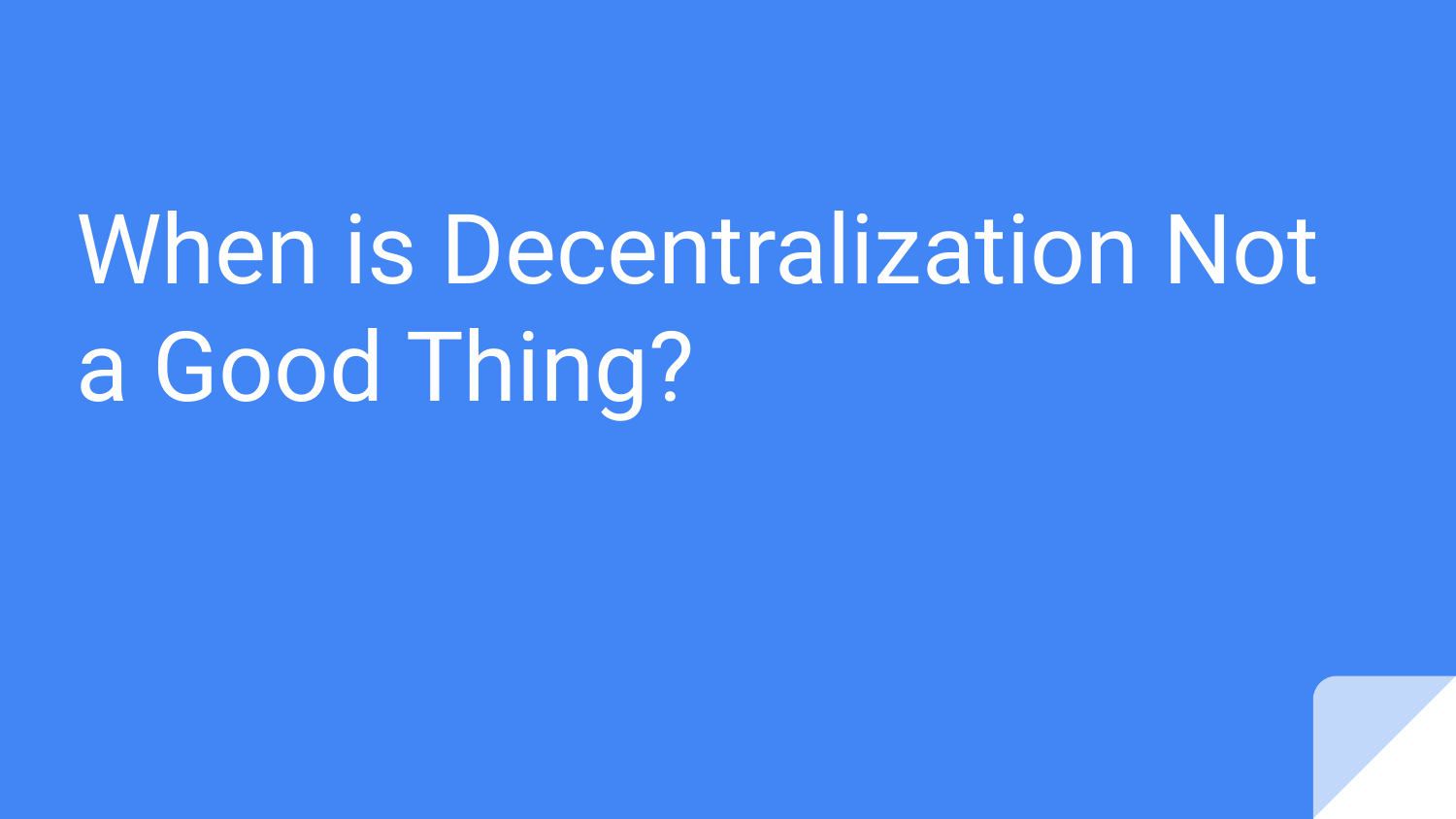#### It is decentralized when

1. Not everything is decided at the same place

2. Nor is too much decided at any place

But decentralization is a process, not a fixed state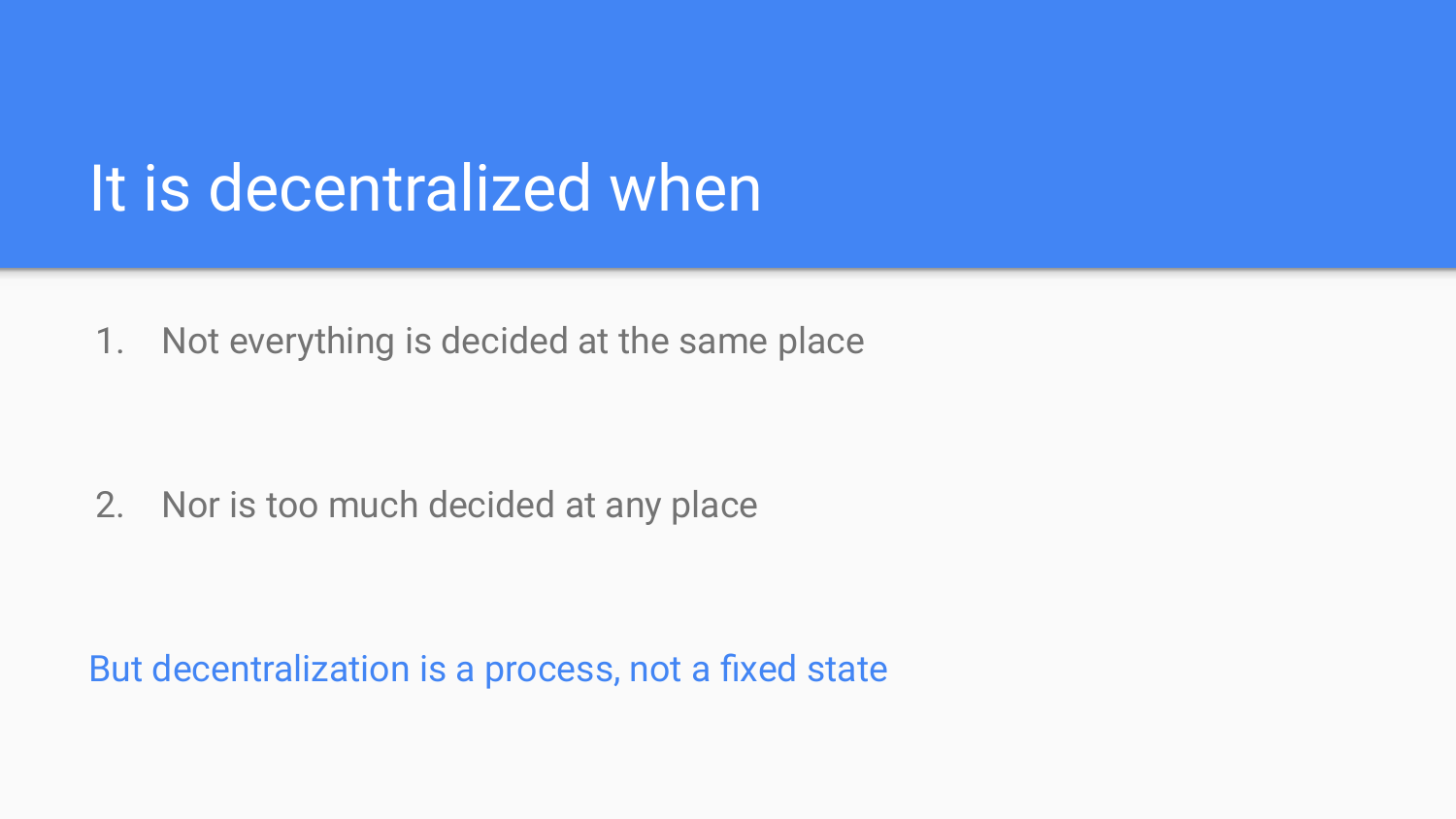To bootstrap or fork a decentralized network, centralization is required to achieve critical mass

To maintain economic equilibrium, networks oscillate between the topologies as they evolve or they die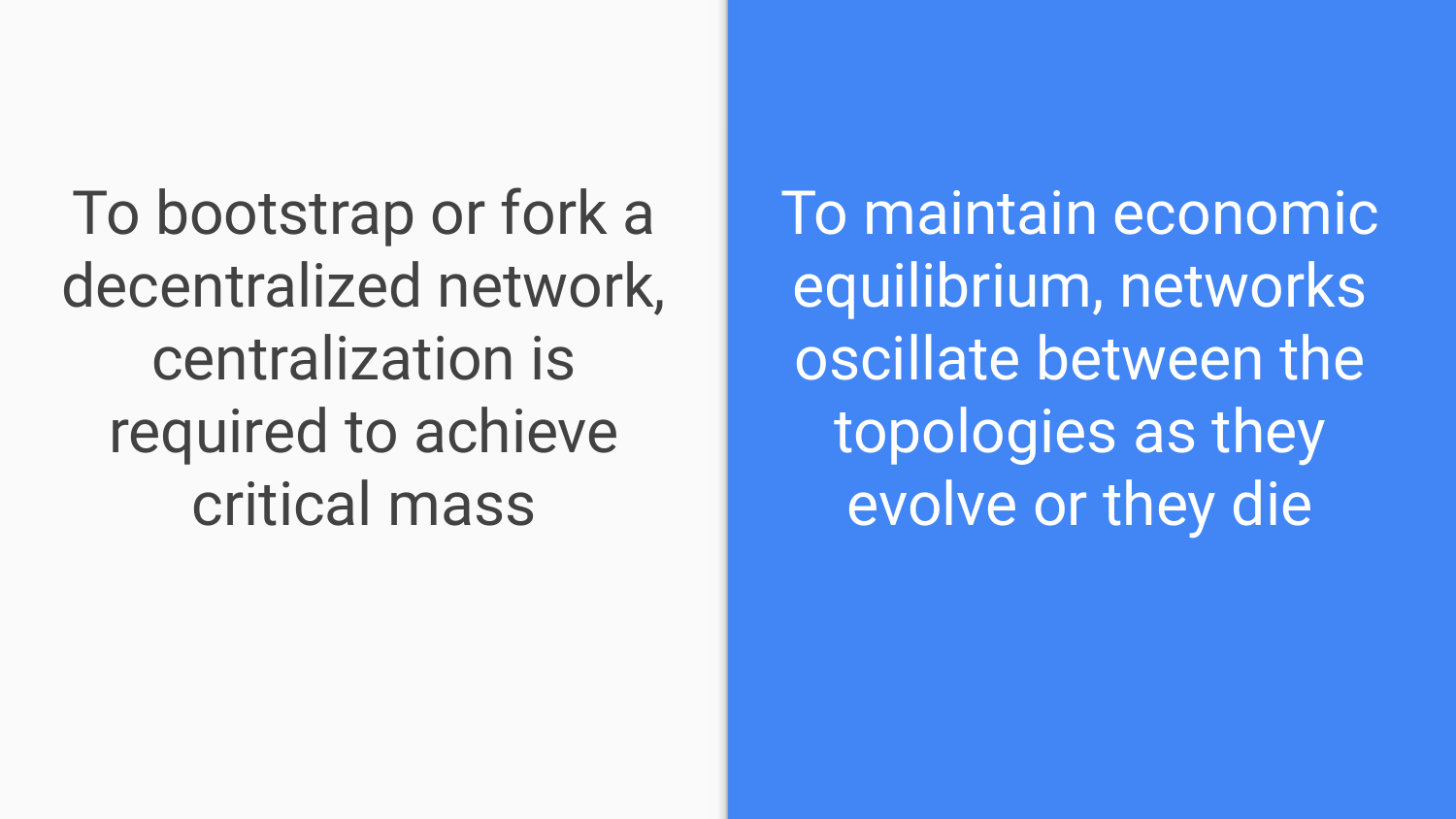## Always a mix of both

### One in the other

### A movement… A spectrum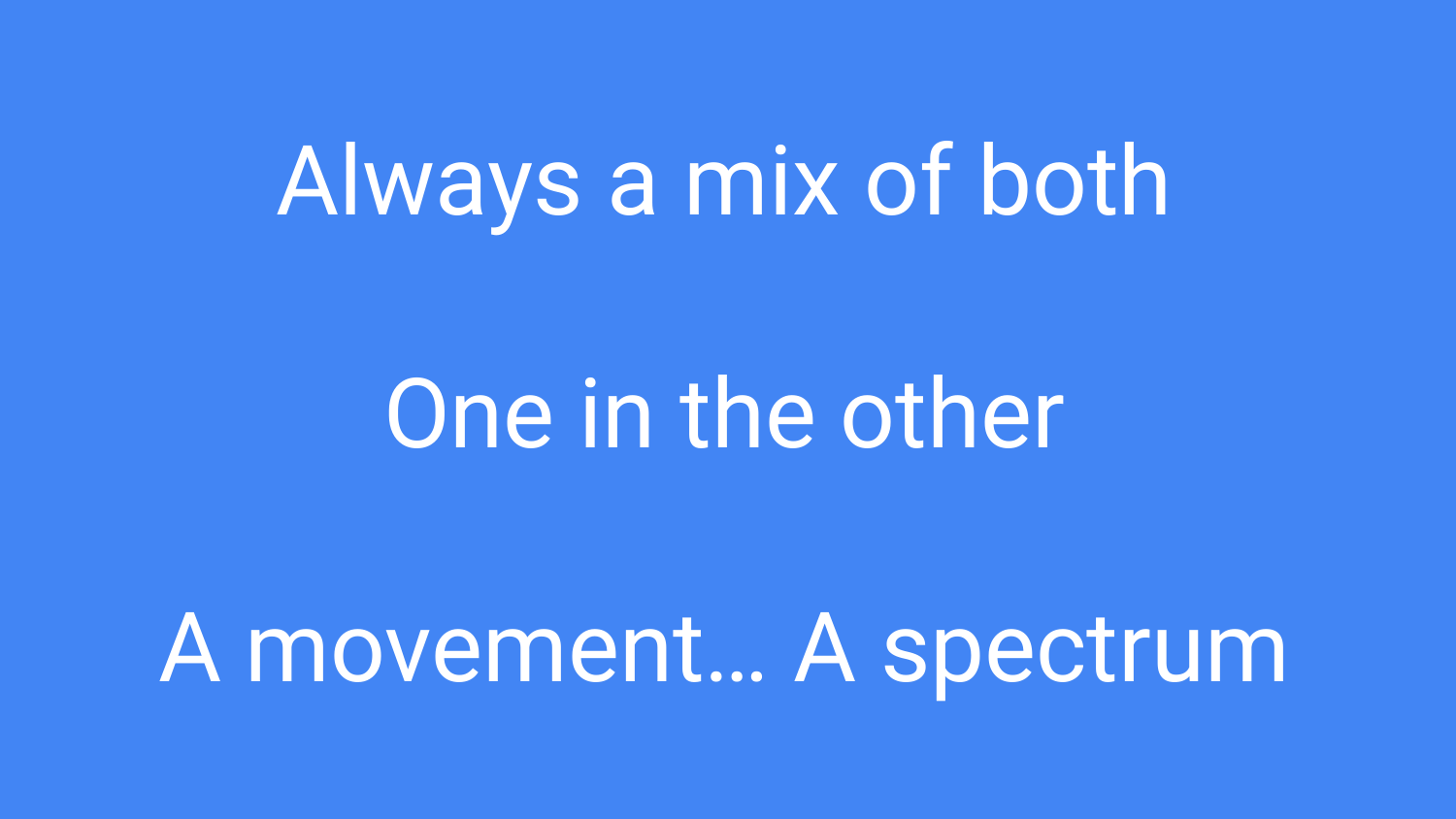When we *think* a decision is highly imp and requires competence, we tend to invite centralization as we defer to the experts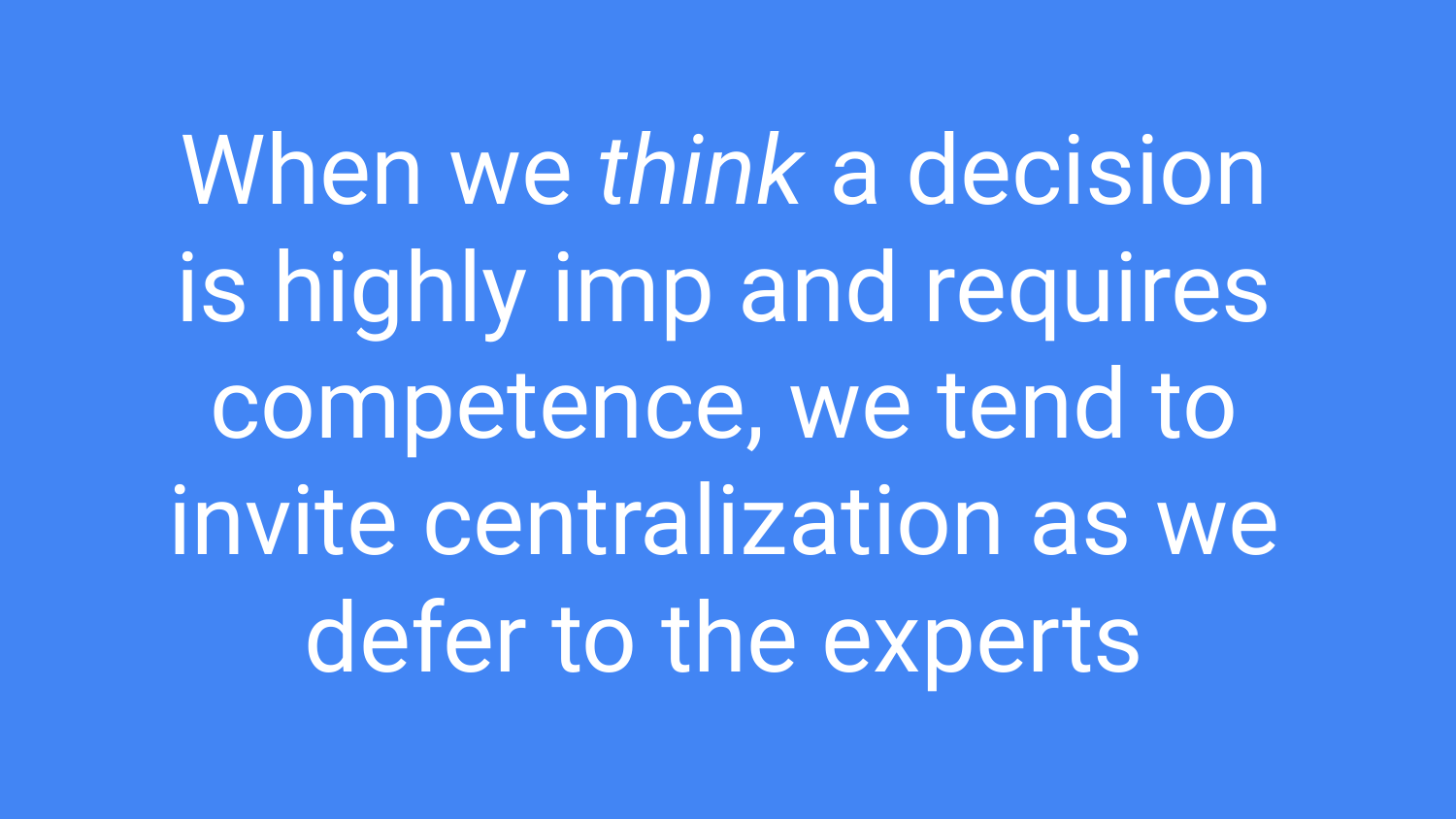# Your decentralization is not my decentralization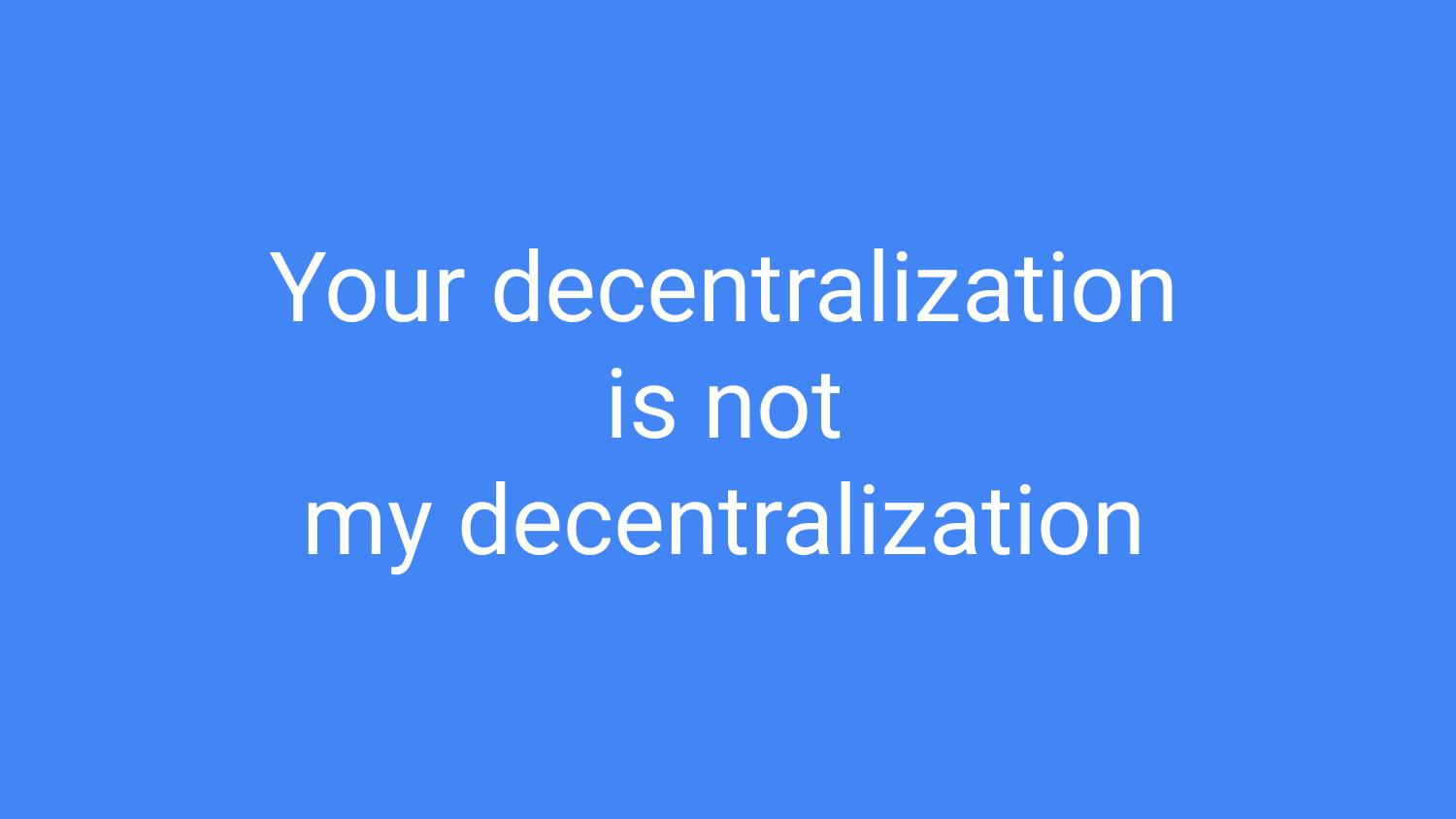So is the answer in: Meritocracy?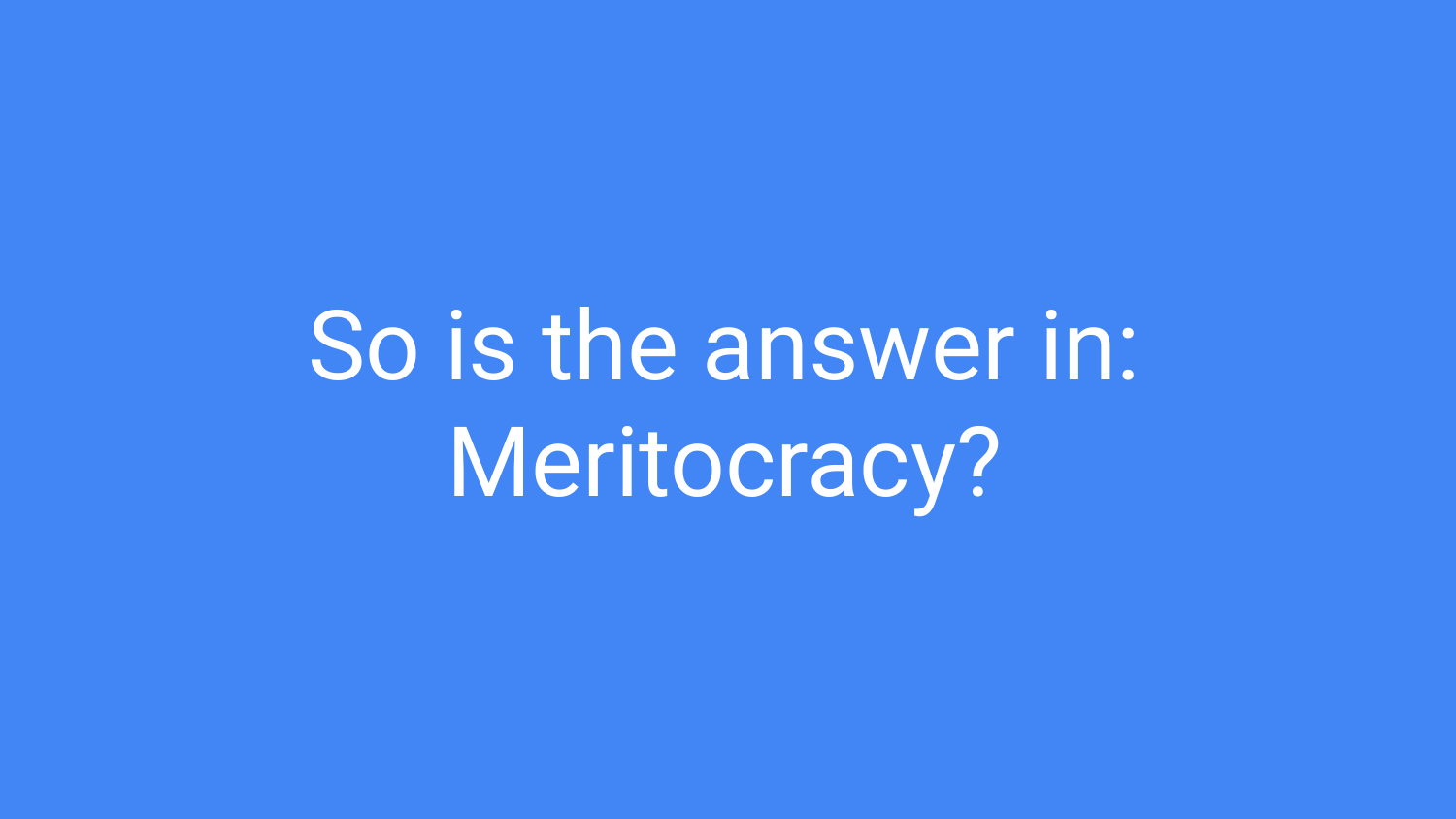#### The problems of meritocracy

1. Who decides how to decide who is competent?

2. The already powerful decide the rules for re-distributing that power

3. Leads to concentration of power due to a selection bias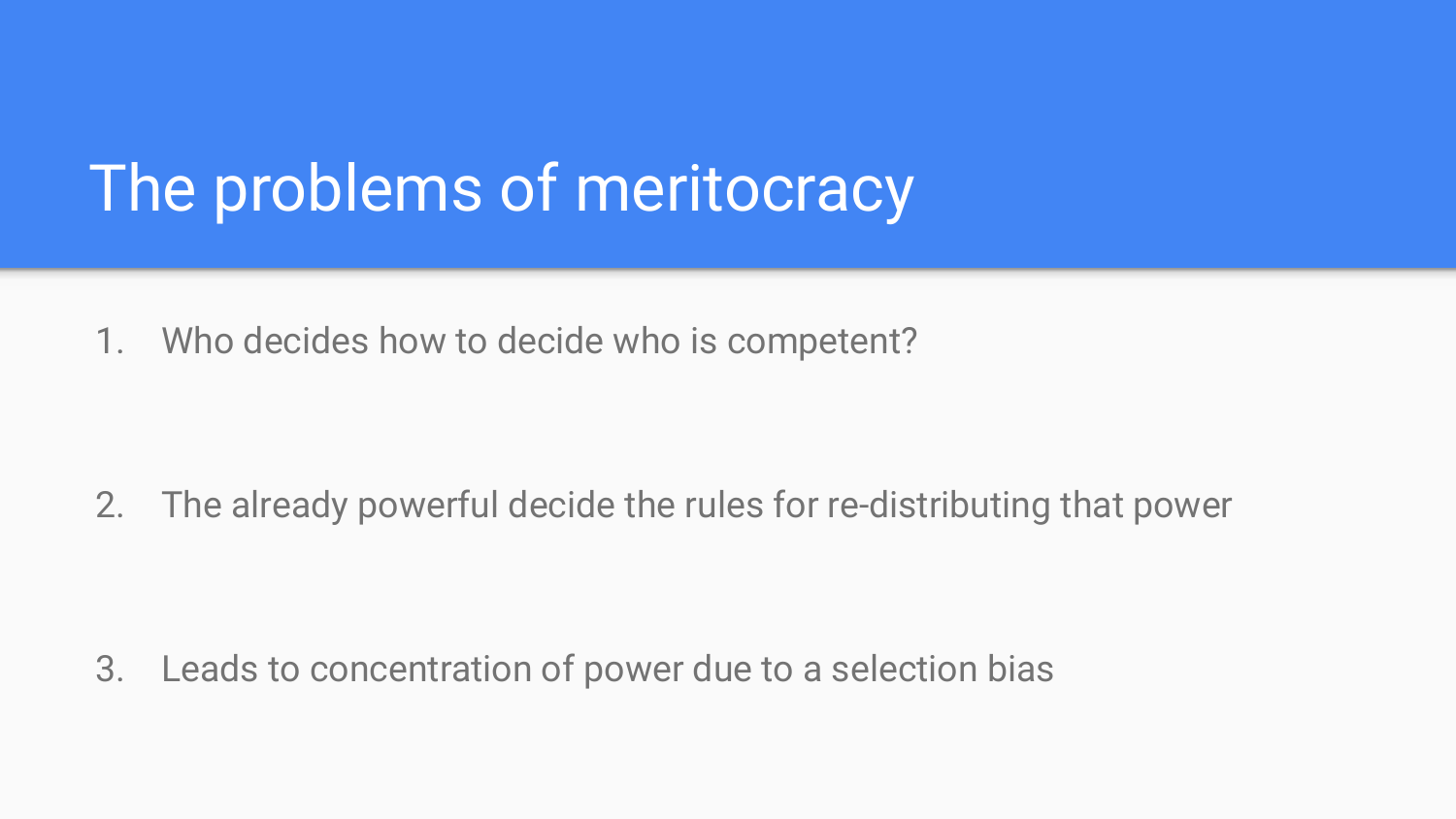#### Making meritocracy great again

Between all those who are making the decision and those affected by it:

- 1. More proofs, less trust
- 2. Enforcing accountability, beyond just transparency
- 3. Skin in the game so no one enjoys outsider play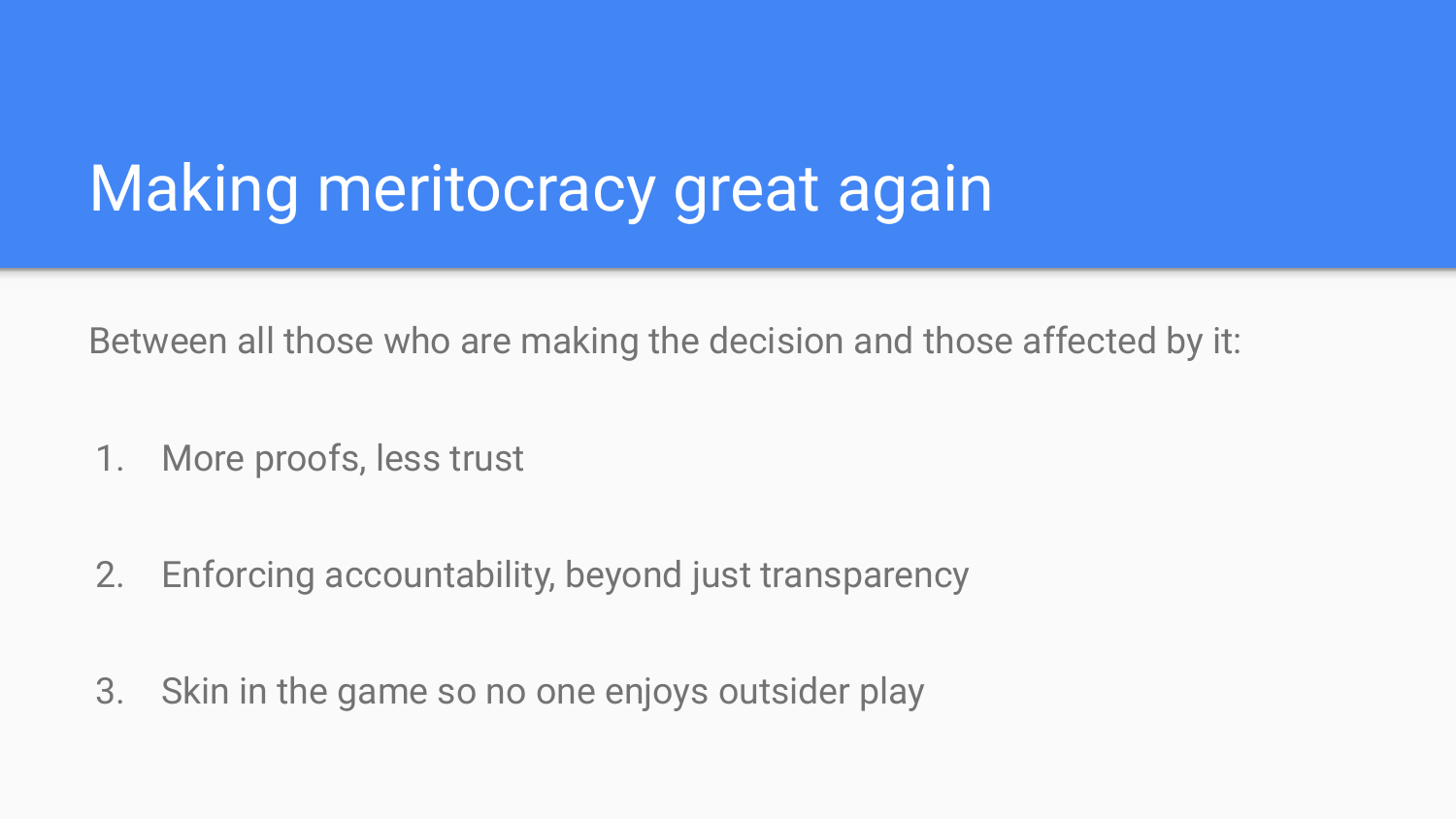Decentralization is not a good idea when not everyone has the competence to verify the proof of competence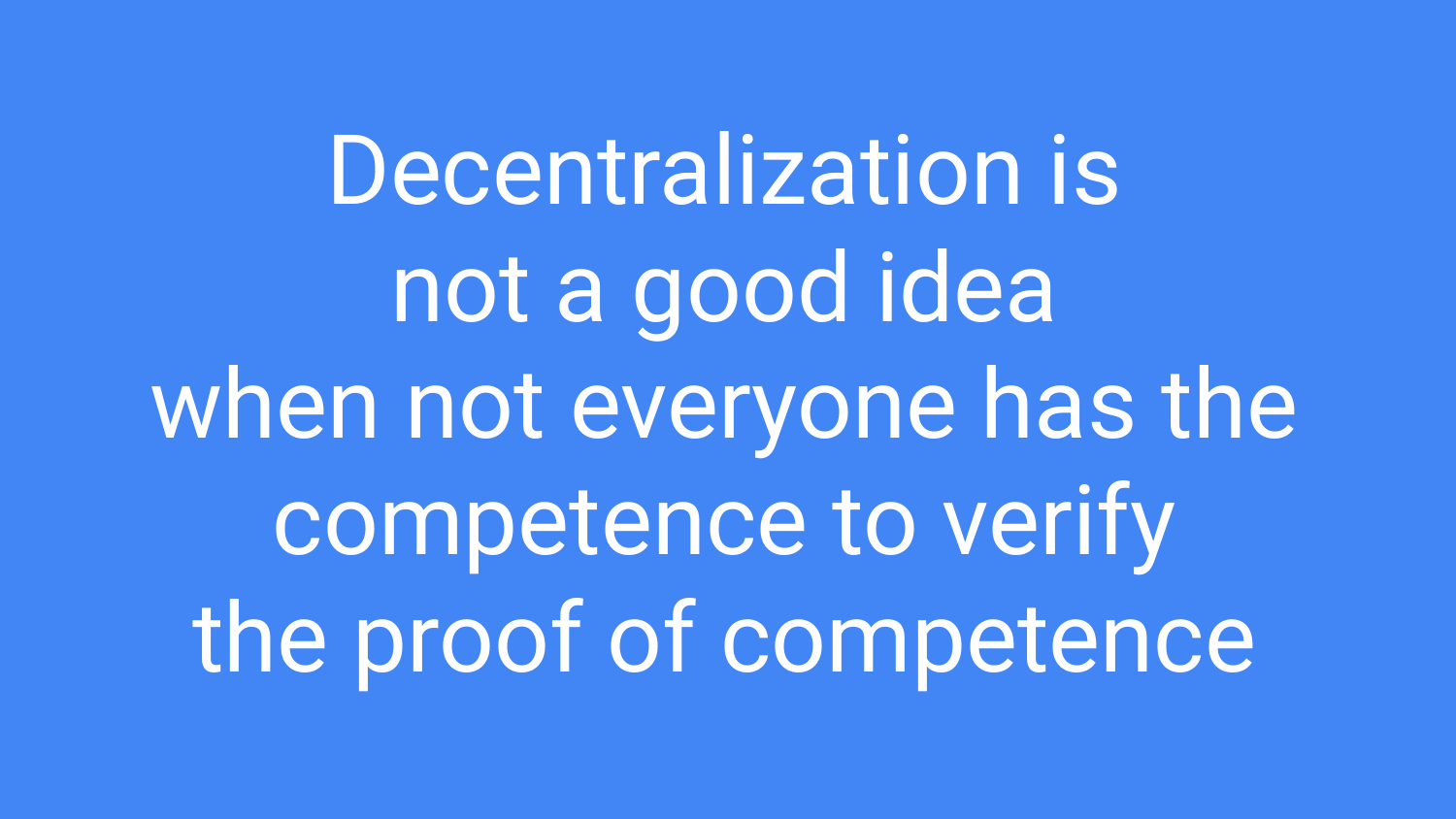Decentralization is not a good idea when not all stakes are measurable or even quantifiable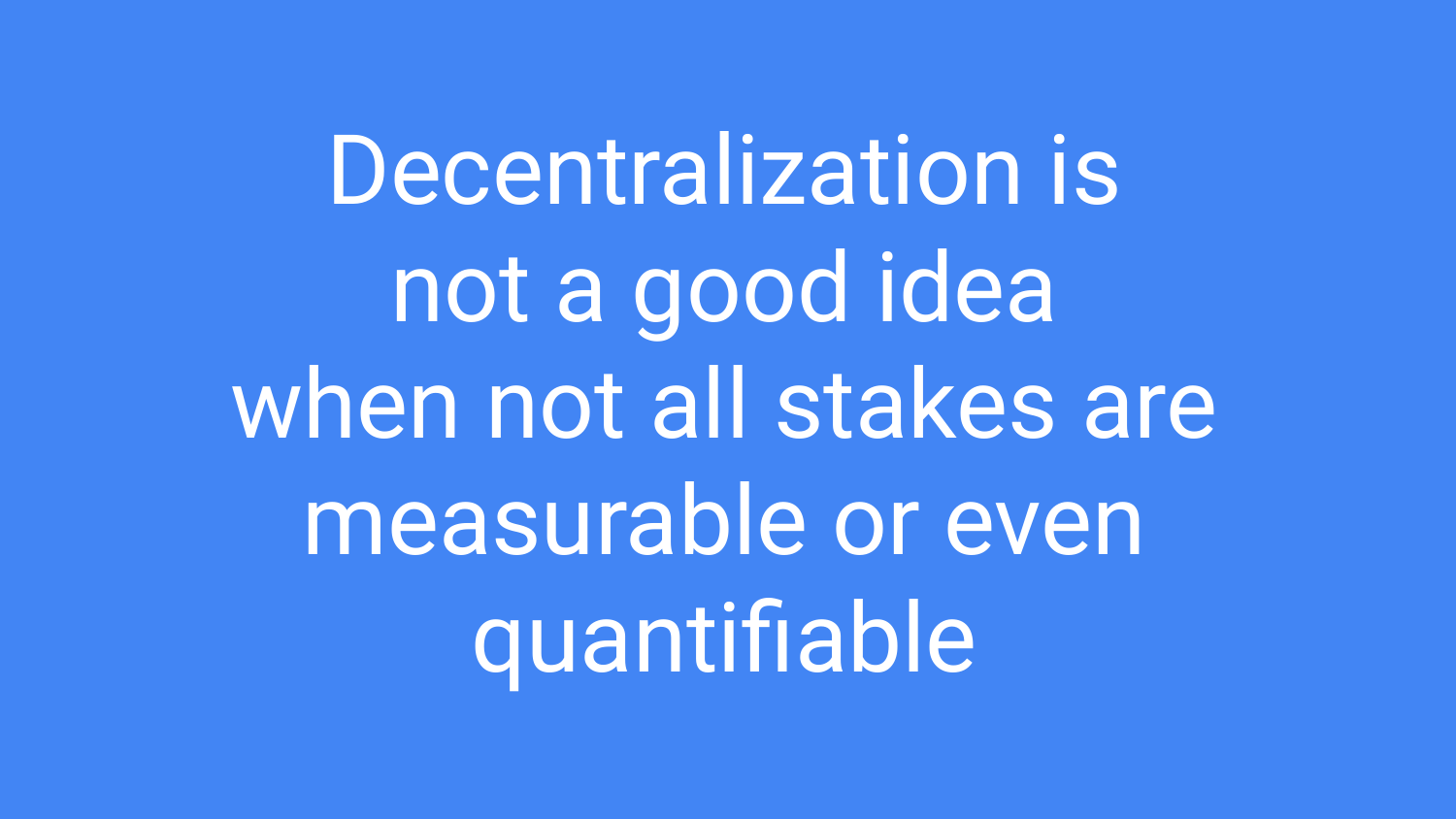Decentralization is not a good idea when its accountability is defined only by the powerful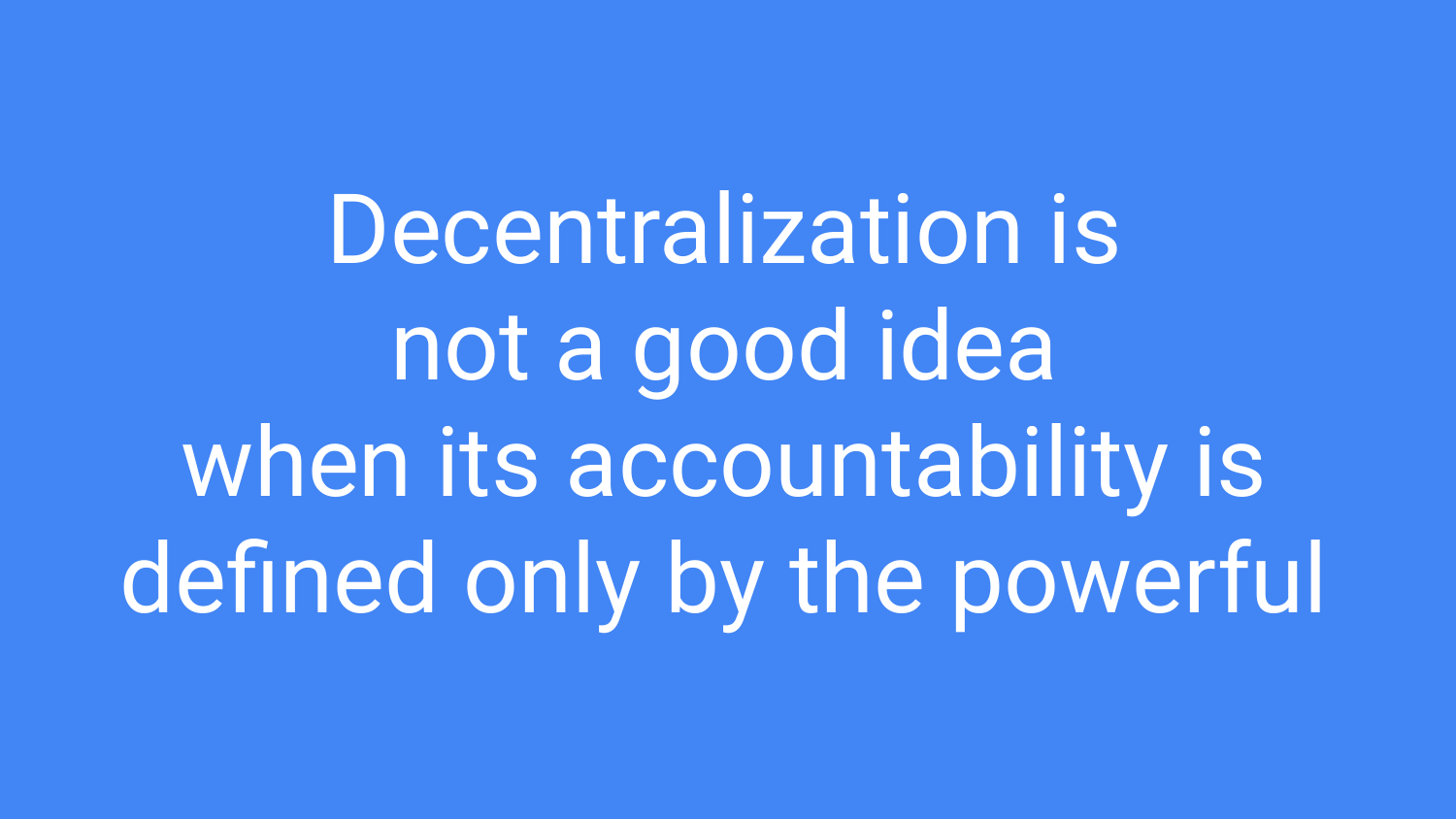If the powerful decide how to not have power, how to re-distribute power, it will always lead to new forms of power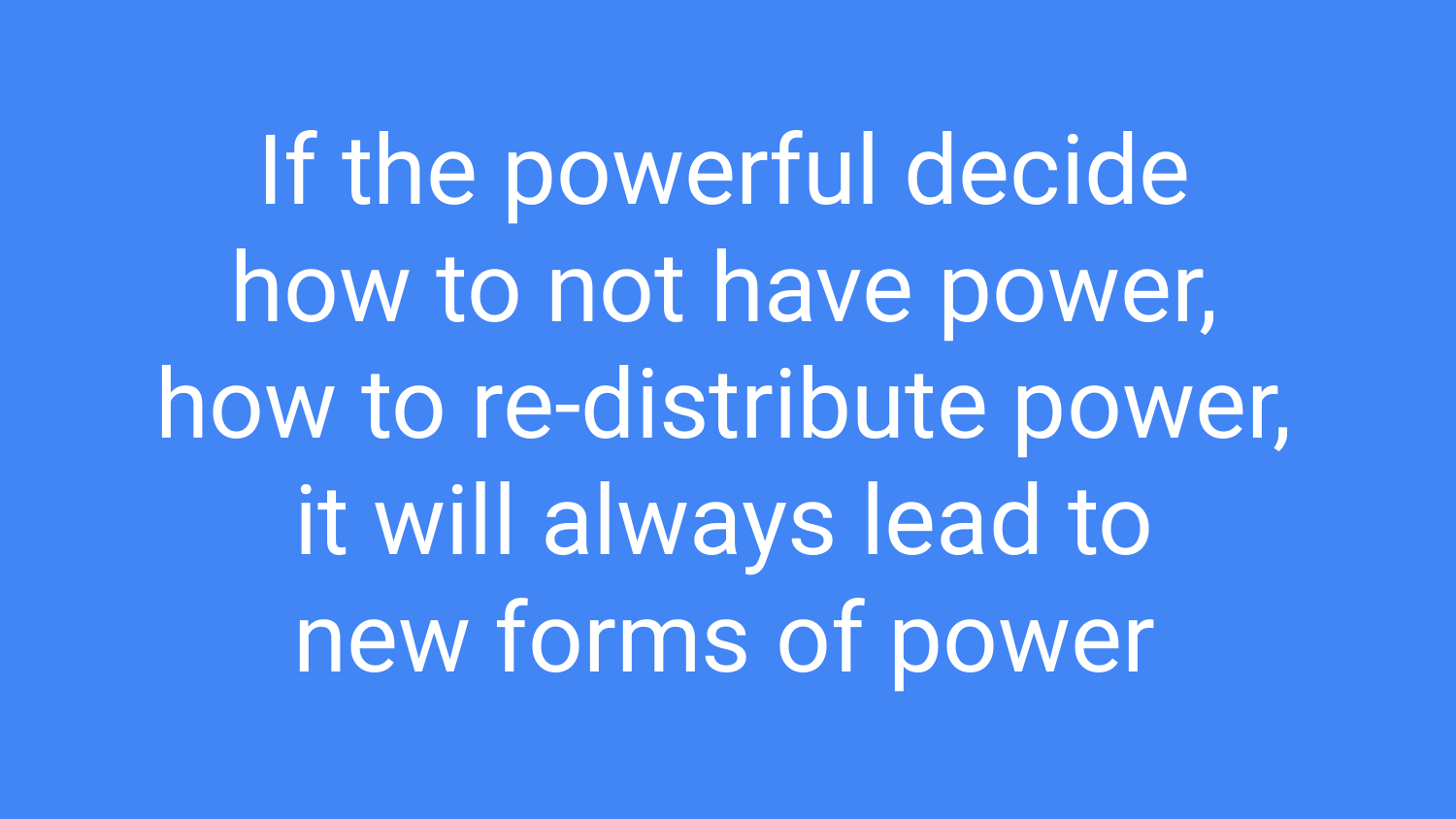Upon a successful revolution, the left, by taking power, becomes the new right

Revolutions à la Decentralization can never stop